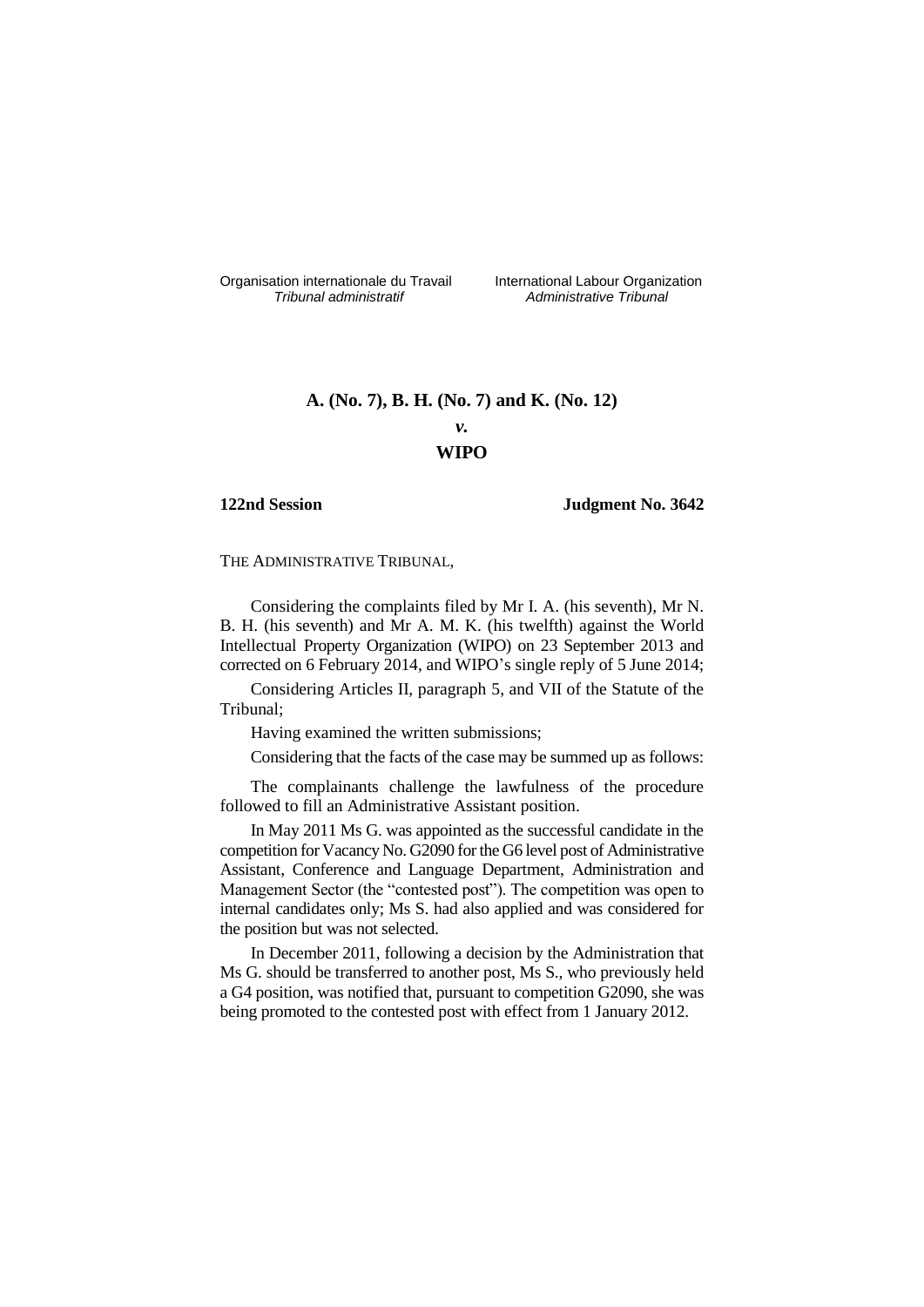In a single letter of 10 April 2012 the complainants, acting individually and collectively in their capacity as members of the Staff Council, requested the Director General to review the decision to "directly appoint or otherwise wrongly transfer" Ms S. to the contested post without competition and they asked that he withdraw that decision forthwith. They stated that Ms S.'s appointment was a violation of Staff Regulations 4.8 and 4.3 and that the practice of direct appointment was prohibited pursuant to paragraph 17 of Office Instruction No. 58/2006 of 27 October 2006.

On 5 June the complainants were informed that the Director General saw no reason to withdraw the decision to promote Ms S. to the contested post since her promotion was the result of a reassignment following a competitive process, pursuant to Staff Regulation 4.3(a). In a single appeal dated 5 September 2012 the complainants challenged the decision of 5 June maintaining their position that Ms S. was directly appointed without a competitive process in violation of the Staff Regulations.

By a letter of 24 December 2012 to the Chair of the WIPO Appeal Board the complainants objected to the inclusion of Mr R. (who was the staff-elected alternate member of the Appeal Board) on the Appeal Board panel; in April 2013 they reiterated their opposition to his participation.

In its conclusions of 25 April 2013 the Appeal Board recommended that the Director General should take a reasoned decision as to whether or not the Administration was required under Staff Regulation 4.8(c) to hold a new competition for the replacement of the successful candidate in the previous competition. In the event the Director General decided that a new competition was required, he should annul Ms S.'s appointment to the contested post and require that a new competition be held. The Appeal Board also recommended that the complainants be awarded legal costs for eight hours of work undertaken by their lawyer. Regarding the complainants' challenge to the composition of the Appeal Board, the Appeal Board referred to a summary (dated 24 January 2013) of a discussion it had had on the issue of whether Mr R.'s membership on the Appeal Board presented a conflict of interest and noted that Mr R. had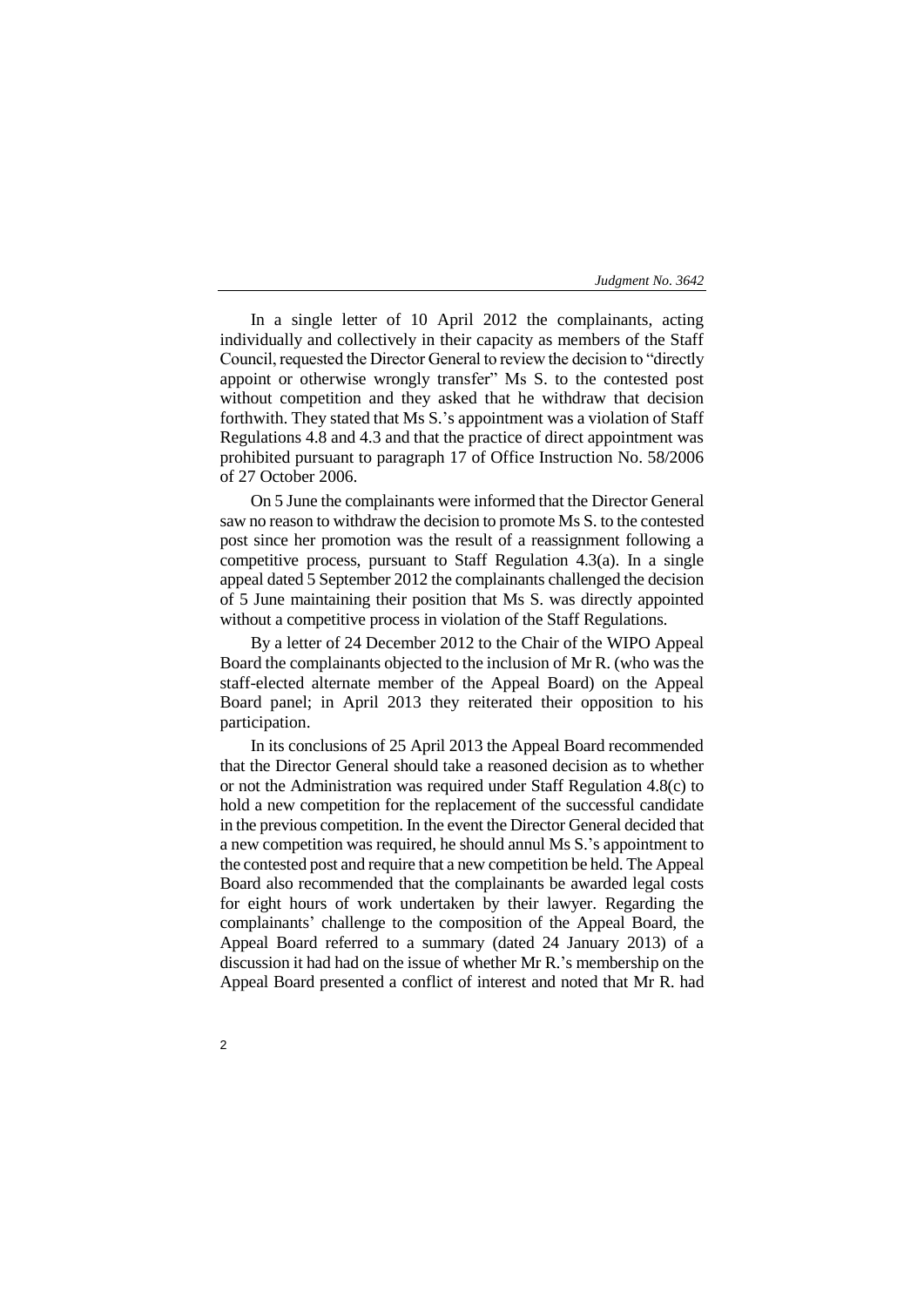concluded that there was no reason for him to recuse himself and that the other two members of the Appeal Board panel had agreed.

By a letter of 25 June 2013 the complainants were informed that the Director General accepted the Appeal Board's finding that there was nothing improper about its composition. Furthermore, at the time of Ms S.'s appointment, the Director General had held the view (which he maintained) that the contested post had been filled on a competitive basis, in compliance with the version of Staff Regulation 4.8(c) then in force. He considered that, in the particular circumstances of the case, a new competition was not warranted and rejected the Appeal Board's recommendation with respect to the award of legal costs. That is the impugned decision.

As a preliminary matter, the complainants request oral proceedings. They ask the Tribunal to quash the impugned decision and Ms S.'s appointment to the contested post. They request that a new vacancy announcement be issued with respect to the aforementioned post and that a competitive recruitment process be held. They ask that an investigation be launched into the circumstances under which Ms S. was named as the successful candidate. They seek reimbursement of all costs incurred in bringing their complaints. They request that all Staff Association staff members who were recruited through traditional competitive selection processes be awarded appropriate moral damages. Lastly, they seek such other relief as the Tribunal determines to be fair, just and necessary.

WIPO denies that the complainants are entitled to any of the relief that they seek and it requests the Tribunal to dismiss the complaints in their entirety.

## CONSIDERATIONS

1. On 23 September 2013, complaints were filed with this Tribunal on behalf of four individuals, namely Mr A., Mr B. H., Mr K. and another official who later withdrew from the proceedings, which is recorded by the Tribunal in a separate judgment. In their brief, the complainants contend that they are submitting the complaints in their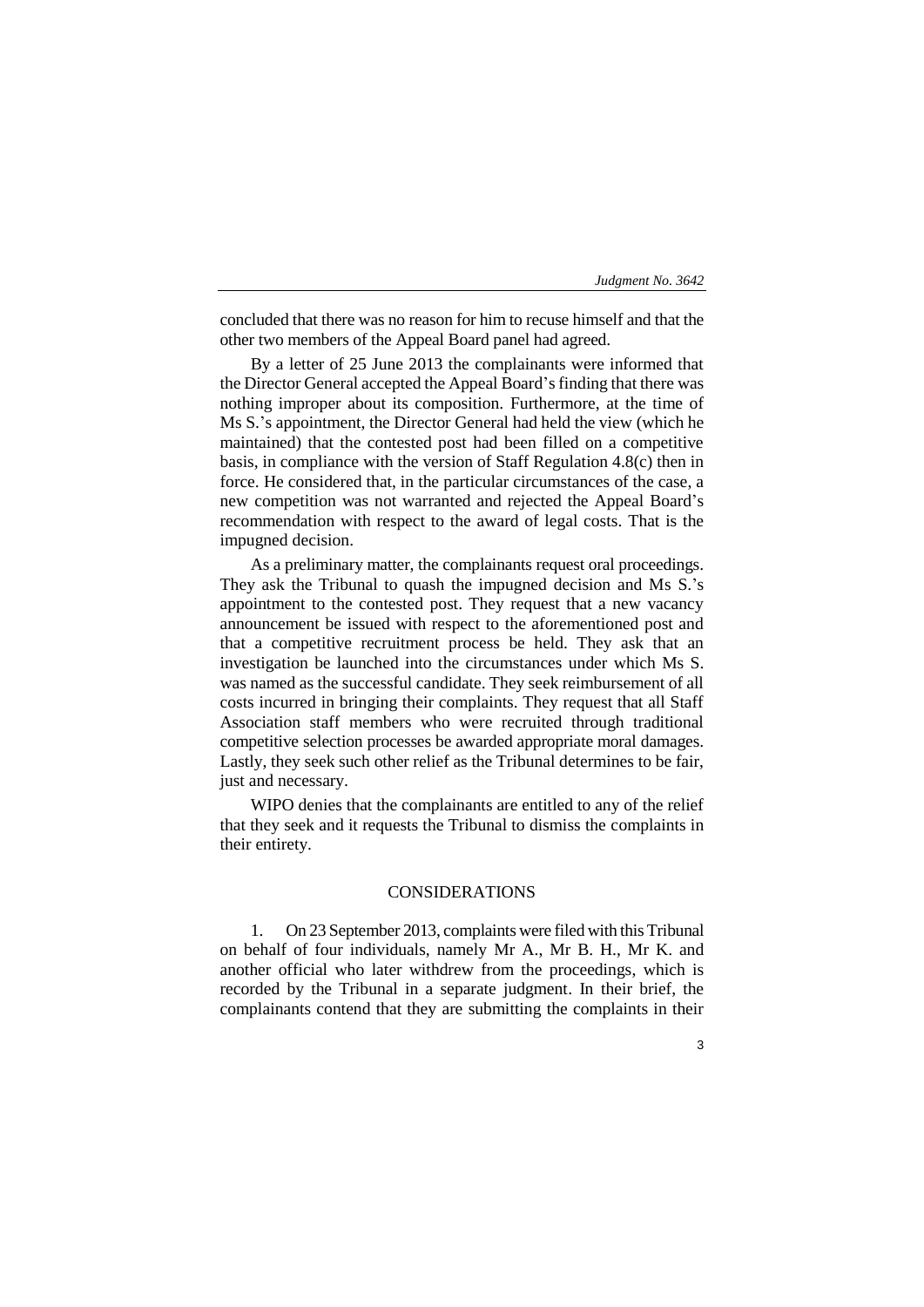individual capacity and also, collectively, as duly elected staff representatives of the WIPO Staff Council. They challenge the appointment of Ms S. to a staff position within WIPO in December 2011, effective 1 January 2012, and the associated regrading of Ms S.

2. WIPO argues in its reply that the complaints are irreceivable. It is convenient to deal with this issue at the outset.

3. The complainants have requested an oral hearing. Such a hearing is unnecessary and the request is rejected.

4. It is desirable first to set out, in a summary way, the events which led to these proceedings in the Tribunal. On 1 October 2010 a vacancy notice was published for a position (R396) which led to a competition and a report of the Appointment and Promotion Board (APB) dated 28 February 2011 recommending Ms G. (who was then unmarried and was known by her maiden name) be appointed as a first preference to the position though identifying, as a second preference, Ms S. The recommendation to appoint Ms G. was approved by the Director General on 14 March 2011 and her appointment took effect on 1 May 2011. However as a result of tension within the workplace, steps were taken to transfer Ms G. in late 2011 from the position (R396) to another position. It thus became necessary to fill the position to which Ms G. had been appointed effective 1 May 2011. The Administration did so by appointing Ms S. without further competition and, in the process, regrading Ms S. by two grades. The decision to appoint Ms S. was made in December 2011 effective 1 January 2012.

5. On 10 April 2012 a letter was written to the Director General by a lawyer acting on behalf of the then members of the Staff Council that included the four original complainants in these proceedings. They sought the review of the decision to promote and allegedly directly appoint Ms S. to position R396, contending that the appointment had occurred without a valid competition and, accordingly, there had been a violation of WIPO Staff Regulations 4.8(b) and 4.3(a). It was further contended that the assignment of Ms S. to the position contravened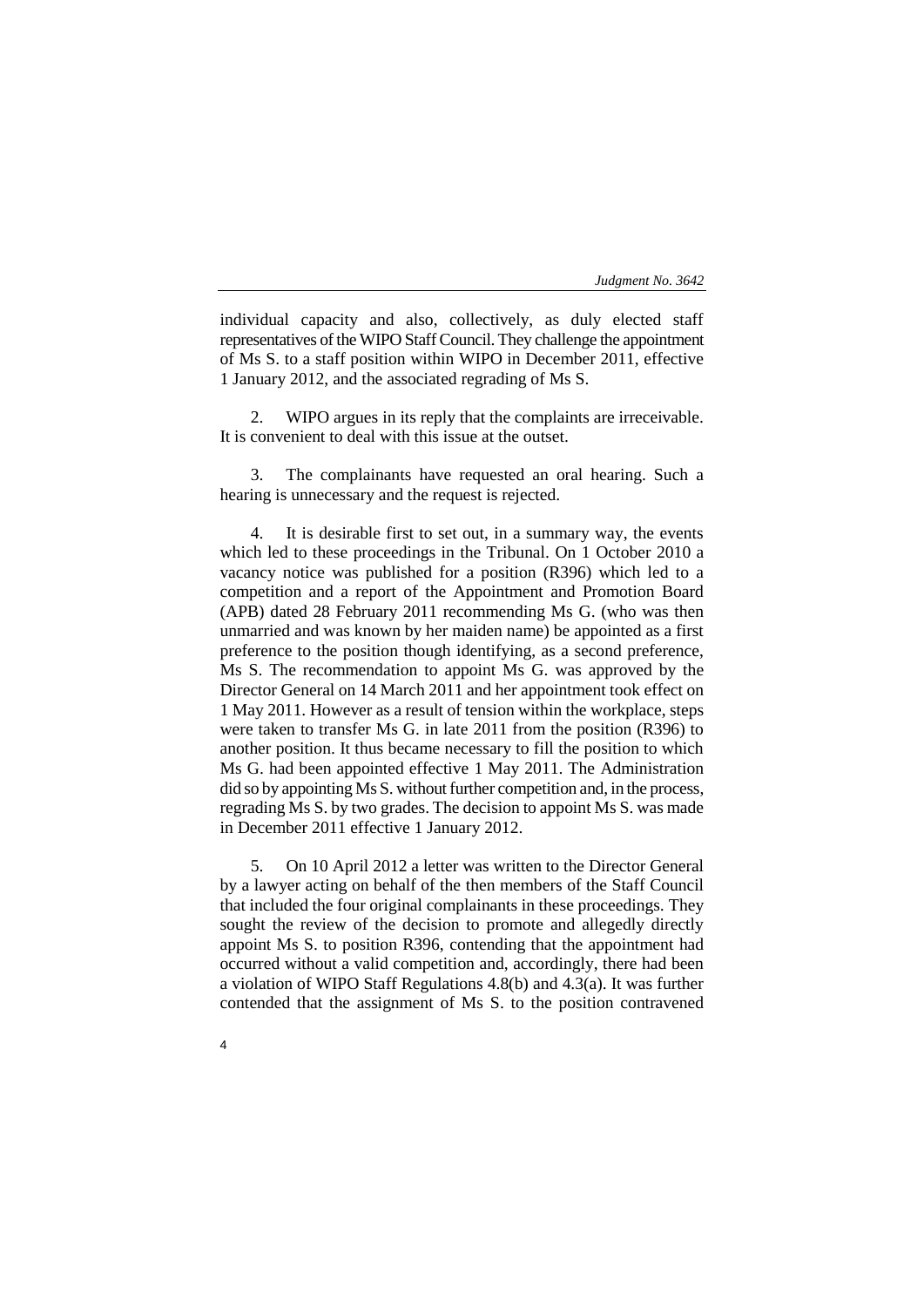Staff Regulation 4.3 insofar as it involved an assignment to a position two grades higher than the position then occupied by Ms S. By letter dated 5 June 2012 written on behalf of the Director General by the Acting Director, Human Resources Management Department (HRMD), these contentions were rejected and the letter indicated that the decision to promote Ms S. would not be withdrawn. In particular, the suggestion that there had not been a competition was rejected, pointing to the competition that had occurred in late 2010 and early 2011 culminating in the report of the APB of 28 February 2011 in which Ms S. had been recommended (as a second preference) for appointment to the position.

6. On 5 September 2012, the complainants (and others) lodged an appeal to the WIPO Appeal Board resulting in a report dated 25 April 2013. In its report, the Appeal Board recommended that the Director General take, and communicate to the appellants, a reasoned decision as to whether or not the Administration was required under Staff Regulation 4.8(c) to hold a new competition for the replacement of the successful candidate (Ms G.) in the previous competition having regard to the seven and a half months that elapsed since the completion of the previous competition. If the decision was that there should be a new competition, the Appeal Board recommended that the appointment of Ms S. should be annulled and a new competition held. A further recommendation was made concerning the payment of the appellants' legal fees. By letter dated 25 June 2013 written by the Director HRMD on behalf of the Director General, the appellants were informed that the Director General accepted the recommendations save for the recommendation about legal fees and, seemingly to give effect to the first recommendation, explained why he had decided it was open to him to appoint Ms S. without further competition. His rationale was that there had been a competition and the Staff Regulations did not specify any time limit within which an appointment should be made following the holding of a competition.

7. The Tribunal now turns to consider the standing of the complainants and thus the receivability of the complaints. It is necessary to focus on how this issue arose in the proceedings and the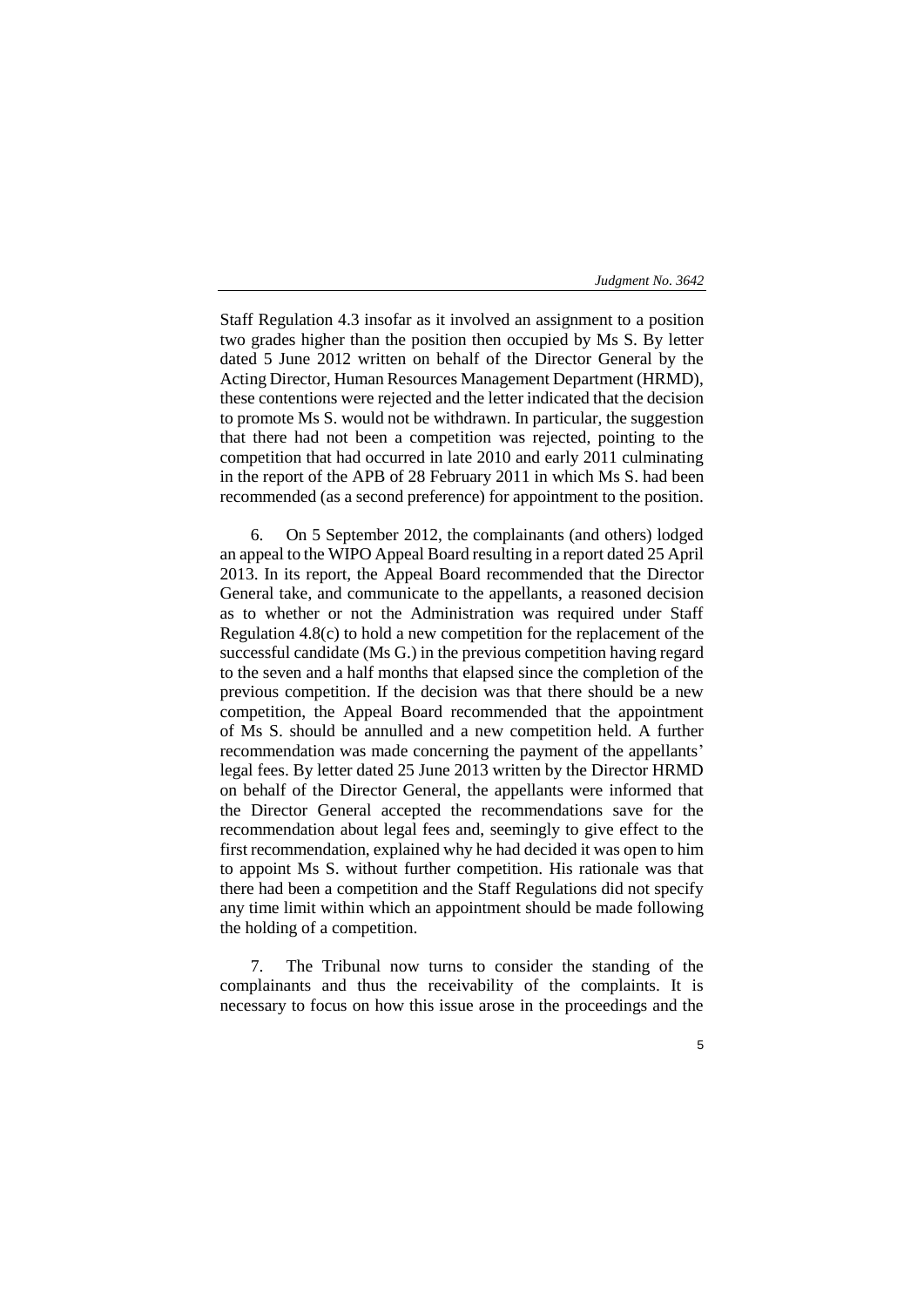approach of the parties in addressing it. The complainants address the question of receivability in their brief in a summary way but did not file a rejoinder dealing with the arguments of WIPO which are advanced in its reply. This issue arises in the Tribunal against a background in which the Appeal Board had concluded, in substance, that the complainants (and others) as appellants had standing to maintain the internal appeal in their capacity as staff representatives but did not have standing in their individual capacity. In relation to individual capacity, the Appeal Board relied on a test said to have been established by the Tribunal in Judgment 1272 which required that individuals show they had a real interest in being appointed to the position that was alleged to have been filled in violation of the WIPO Staff Regulations. The Appeal Board concluded there was "insufficient evidence of a real interest" to sustain standing on the part of the only two appellants who might have standing in their individual capacity.

Thus the complainants are addressing the issue of standing in these proceedings against a background in which, in the internal appeal, a particular test had been applied resulting in a conclusion that no appellant could, in their individual capacity, challenge the appointment. However in their brief in these proceedings in the Tribunal, the complainants, collectively, merely assert that they are submitting the complaint "in their individual capacities as staff members of WIPO" and they make no attempt in the brief to identify the applicable principles and to establish the facts which, on the application of those principles, would support a conclusion that all or some of the complainants had standing to maintain the complaint in their individual capacity.

At the forefront of WIPO's submissions in their reply on this question is the judgment of the Tribunal relied upon by the Appeal Board, namely Judgment 1272 supplemented by reference to Judgment 3118. The principle in Judgment 1272 can be summarised as being that standing depends on the complainant wanting the position even though she or he may not be a serious contender and might not care deeply about it and irrespective of the complainant's qualifications or prospects of success. However there are other judgments of the Tribunal that may well take a broader view of the standing of an individual to challenge the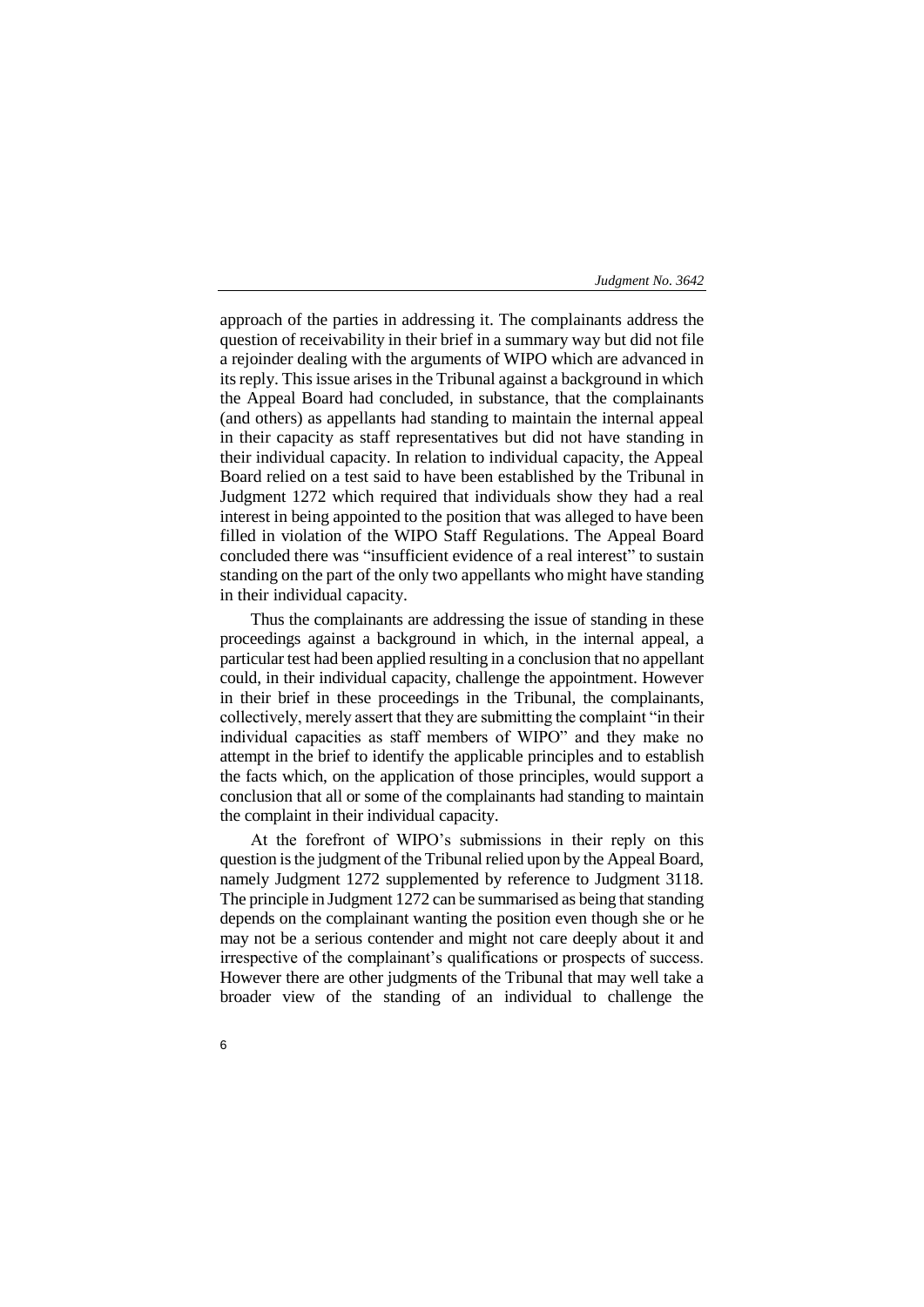appointment of a person to a position which might not require a complainant to demonstrate interest in the position but simply eligibility to occupy the position (see, for example, Judgment 2832, consideration 8).

However the complainants in these proceedings made no attempt to challenge, in a rejoinder, the argument of WIPO. Nor did they attempt to identify in a rejoinder what they say are the applicable principles and, additionally, establish the factual foundation which would result in these complaints being receivable because they can be maintained by the complainants in their individual capacity. In the absence of such evidence it is difficult for the Tribunal to be affirmatively satisfied that the complainants have standing in their individual capacity to bring these complaints. Accordingly, the Tribunal concludes that the complaints are not receivable in so far as they are brought by the complainants in their individual capacity.

8. It is now necessary to consider whether the complainants have standing in their capacity as duly elected staff representatives of the WIPO Staff Council. WIPO argues they do not on two bases. The first is that the rights of the staff representative must have been allegedly violated and it was those rights that could be enforced. The second was that none of the complainants had been lawfully elected.

9. The jurisprudence of the Tribunal on the standing of elected staff representatives to take proceedings before the Tribunal in a case such as the present is not uniformly clear. Recently in Judgment 3557, consideration 3, the Tribunal indicated that in certain circumstances staff representatives may challenge the appointment of another official, but can only do so if they allege breach of their own individual rights. In another recent case, Judgment 3546, the Tribunal concluded it was unnecessary to consider whether a staff representative had standing generally to challenge the extension of the appointment of another official because the complainant, who was a staff representative, had had a right to be advised of the proposal to extend the appointment and that right had been allegedly violated. That was viewed as sufficient to give the complainant standing.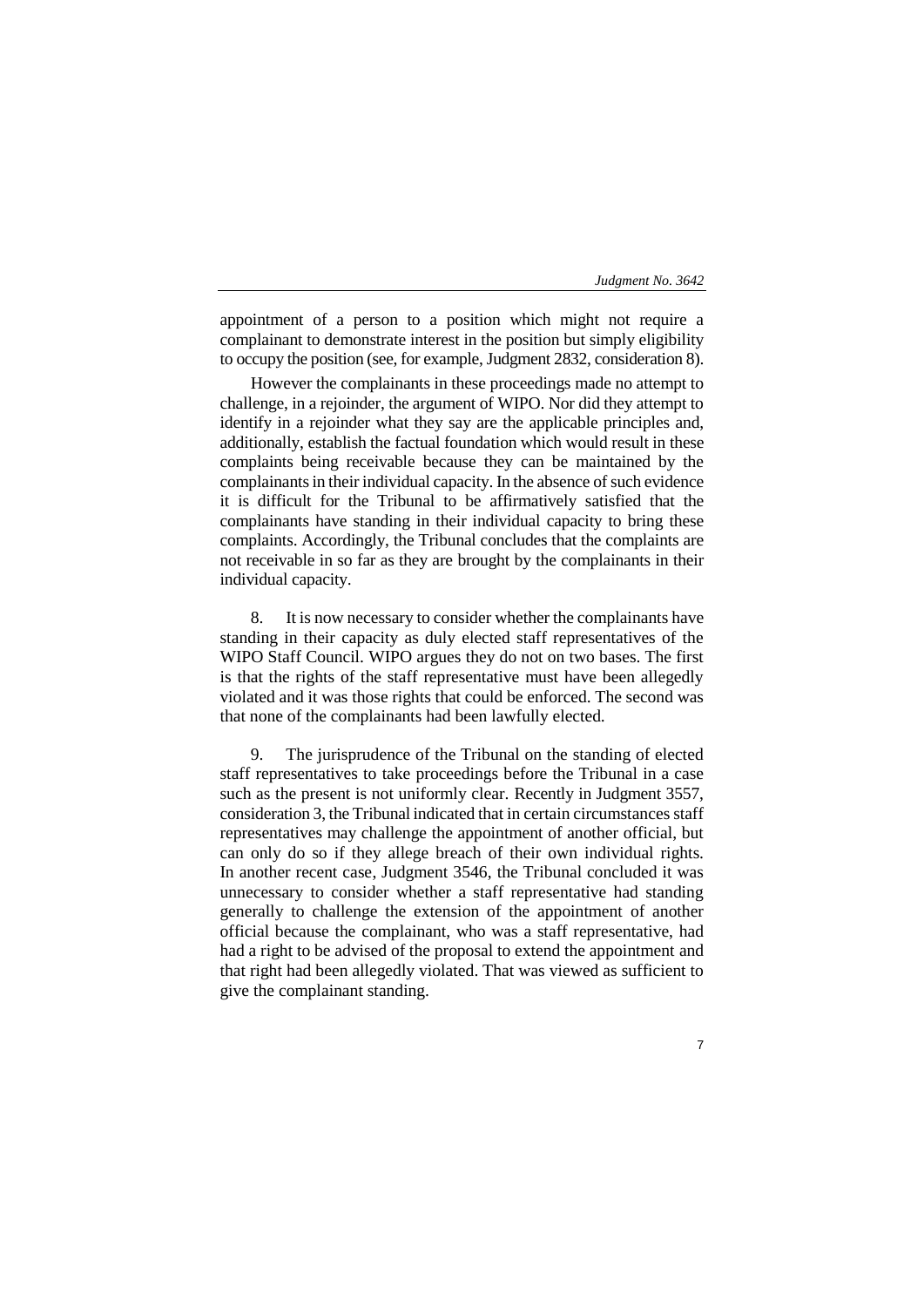10. On the other hand, the right of a staff representative to file a complaint challenging the appointment of an official has been recognised as an aspect of the right of an elected staff representative to bring proceedings on behalf of a staff committee with a view to preserving common rights and interests of staff (see Judgment 2791, consideration 2, and Judgment 2755, consideration 6).

11. However ultimately, the Tribunal's jurisdiction and the related question of a person's right to invoke that jurisdiction should be determined by reference to the Tribunal's Statute. Article II addresses both questions. The Tribunal is conferred with jurisdiction to hear complaints alleging non-observance, in substance or in form, of the terms of appointment of officials of the International Labour Office and other organisations which have submitted to the Tribunal's jurisdiction, as well as complaints alleging non-observance of such provisions of the relevant Staff Regulations as are applicable to the case. Having identified and defined the jurisdiction, Article II identifies in paragraph 6, the class or classes of people who can invoke that jurisdiction. That paragraph provides that "[t]he Tribunal shall be open […] to the official" and to any person to whom the "official's rights have devolved" on death together with any other person entitled to some right of a deceased official. A legal normative document conferring jurisdiction on a court should not be narrowly construed. However there is little room to doubt that the expression "shall be open to the official" is a reference to the official whose terms of appointment have allegedly not been observed or, in relation to whose circumstances (in "a case"), applicable provisions of the Staff Regulations have allegedly not been observed. This is reinforced by the reference to "the official's rights", in the singular, in relation to rights that have devolved on death. That is to say, standing is directed to the vindication or enforcement of the rights of an individual officer. The clause does not cast the net any wider in relation to who can invoke the jurisdiction of the Tribunal.

12. Similarly in Article VIII, dealing with remedies, the focus of the Article is the provision of relief or a remedy to an individual complainant on the assumption that the relief or remedy will overcome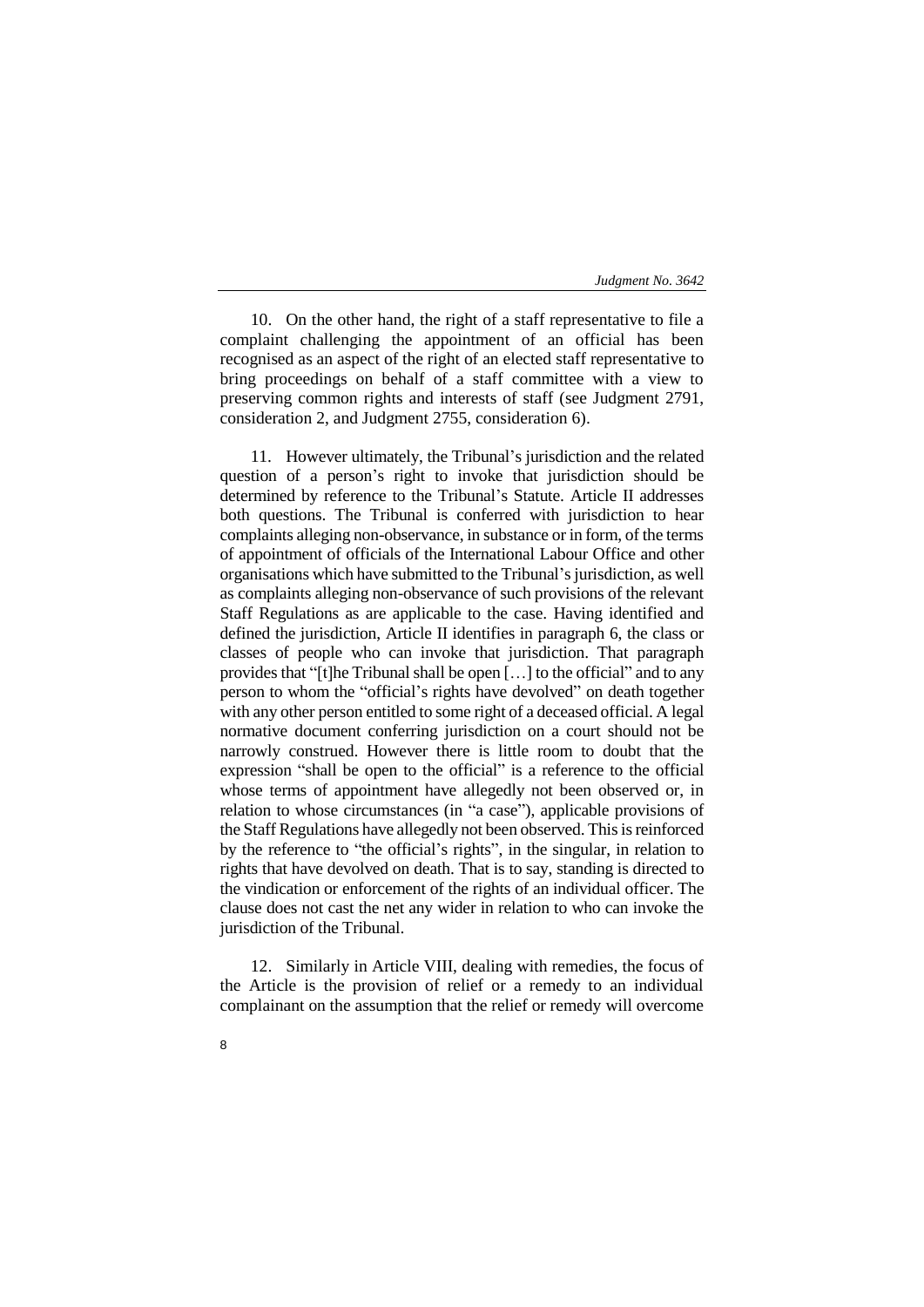the effect or consequences on that complainant of the non-observance by either undoing the effect of the defendant organisation's conduct (by rescission) or the payment of compensation to the complainant.

13. Accordingly, in the present case, the question is whether any of the complainants is an official with some or all of these characteristics. None was likely to have been a candidate for the position to which Ms S. was appointed without competition (putting to one side the competition in late 2010 and early 2011) in late 2011. Even assuming there should have been a competition and the obligation on WIPO to conduct the competition gave rise to a right in potential candidates to require a competition in order to further their candidacy, this non-observance of the Staff Regulations had no bearing on the position of other officials of WIPO who are not potential candidates, including officials who were elected representatives.

14. It might be thought all officials have a "right" to have the organisation which employs them comply with and observe the organisation's Staff Regulations irrespective of whether any failure to comply or non-observance has any bearing on their own situation as an official of the organisation. If this were so, all officials would have standing to commence proceedings in the Tribunal in relation to any non-observance of the Staff Regulations. It is highly improbable that the Statute intended this result. But is an elected staff representative able to enforce this "right" even though all other officials cannot unless affected by the non-observance? There is no basis in the language or structure of the Statute or by reference to the nature of the jurisdiction conferred on the Tribunal, to suggest this is so. Consistent with the entire focus of the Statute, the right of an elected representative to enforce the Staff Regulations for the benefit of all staff is limited to circumstances where the provision (which has allegedly not been observed) confers a right on the elected representative as a member of staff. It might be a right limited to the staff representative (such as the right to be consulted) or it might be a right enjoyed by all staff (such as the right to freedom of association).